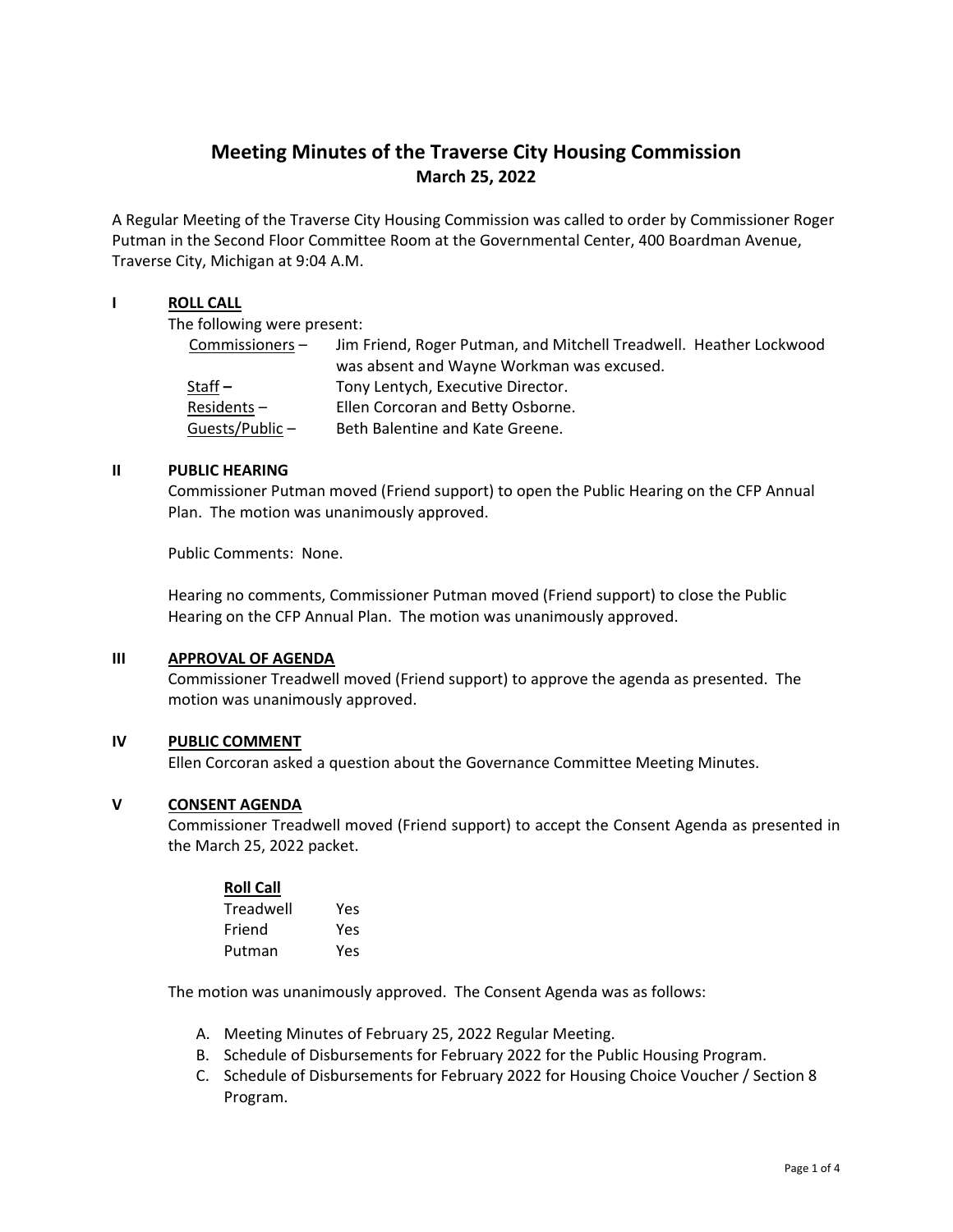- D. Payment of Invoices for March.
- E. Financial Statements for February 2022.

### **VI COMMITTEE REPORTS**

- A. The meeting minutes from the March 21, 2022 Executive & Finance Committee meeting was presented. It was reported that human resources issues were discussed in length and that the contract with the HR consultant, Kate Greene, was reviewed and recommended for approval.
- B. The meeting minutes from the March 17, 2022 Governance & Compliance Committee meeting was presented. The Committee started the update of the HCV/Section 8 Administrative Plan by reviewing the new Chapter 18. It was announced that the DDA will come to Riverview Terrace to present the Lower Boardman River Unified Plan at some point during the month of April.

Staff presented a recommendation from the Committee for a replacement member. After an explanation of the history of the Committee, Commissioner Friend moved (Treadwell support) to appoint Betty Osbourne to the Governance Committee. The motion was unanimously approved.

C. The meeting minutes from the March 8, 2022 Communication & Outreach Committee meeting was presented. The website refresh project is underway and a draft brochure for the BATA‐TCHC project was reviewed.

## **VII STAFF AND PROGRAM REPORTS**

- A. The Executive Director's March Report was presented. It was noted that a lot of time is being spent in meetings regarding the closing for the Riverview RAD project. These include meeting with the tax credit syndicator, Alliant Capital, the property management company, KMG, and with the financial partner, MSHDA.
- B. The March 2022 Family Self‐Sufficiency Report was presented and accepted. Staff began an audit of all files to ensure that all participants are meeting the requirements. Three graduations will be discussed under New Business.
- C. The Resident Council Report for March 2022 in the packet was reviewed. They are continuing to plan activities and are now working with PACE to help recruit residents to that program (a brochure was distributed to Commissioners).

#### **VIII OLD BUSINESS**

- A. The TCHC Policy Review Schedule was presented. There were no questions.
- B. Staff submitted a memorandum on activities with the RAD Program. The MSHDA Board of Directors voted to approve the financial package for Riverview Terrace. We now only need one item for HUD to issue us a final RAD Conversion Commitment (RCC) and that is the approval of our Respo nse Activity Plan (RAP) from EGLE. This should be issued soon as ELGE is nearly at their regulatory limit 150 days of review.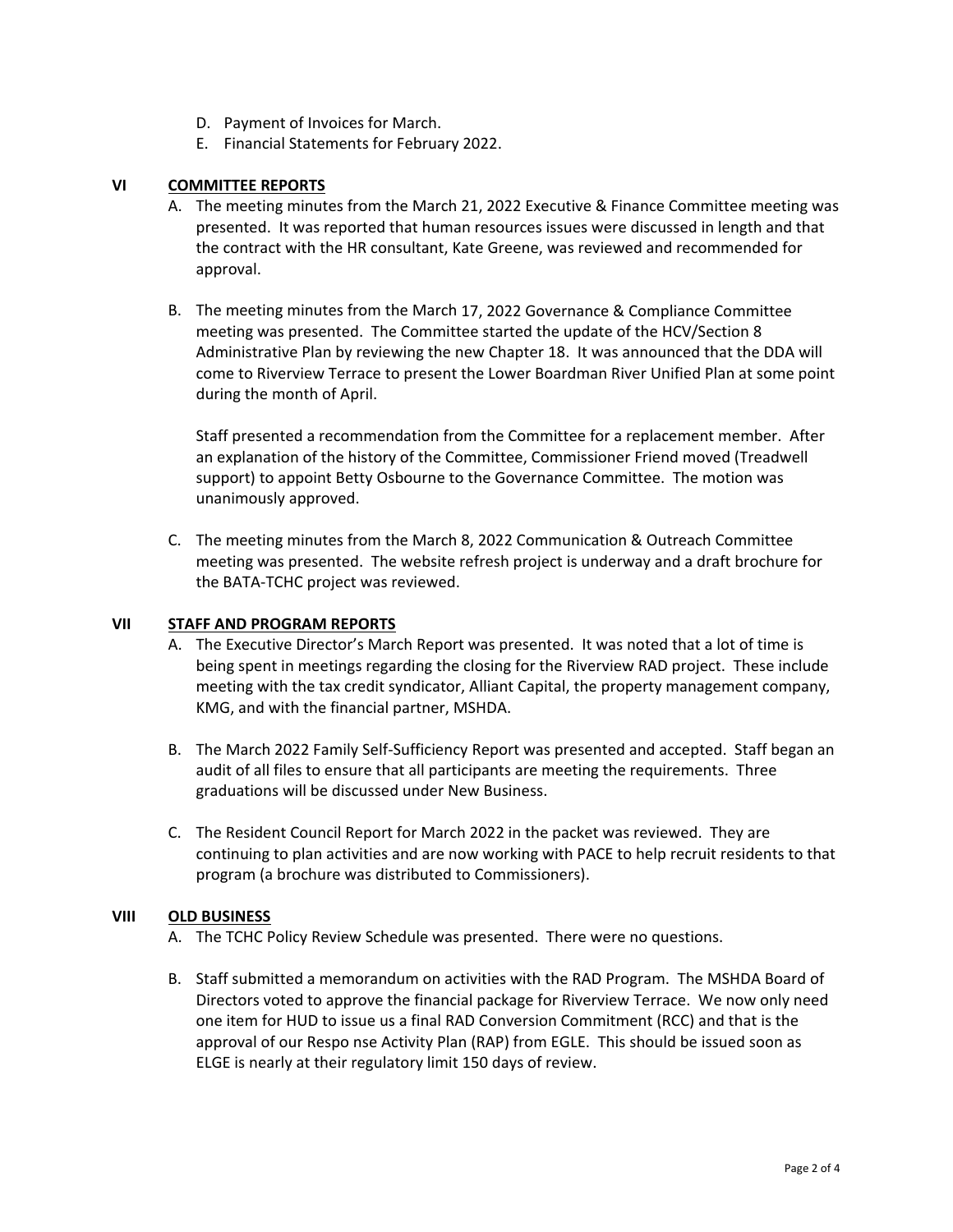C. A memorandum on the BATA/LaFranier Road project was reviewed. Garfield Township Trustees voted unanimously to approve our PUD. We will now double down on securing the necessary financing in order to start construction.

## **IX NEW BUSINESS**

A. A memorandum on three (3) FSS Participant Gradations and escrow disbursements was introduced. After review, Commissioner Friend moved (Putman support) to approve escrow disbursements to all three (3) participants P‐002‐2123‐09, V‐001‐V16046, and V‐001‐V05185 for the amount of \$39,311.45.

| <b>Roll Call</b> |     |  |
|------------------|-----|--|
| Friend           | Yes |  |
| Putman           | Yes |  |
| Treadwell        | Yes |  |

The motion was unanimously approved.

B. A contract with HRP for an Executive Director review was presented for review. After discussion and comments from Kate Greene about the process, Commissioner Putman moved (Friend support) to authorize the Executive Director to execute the contract on behalf of the Commissioners.

| <b>Roll Call</b> |     |  |  |
|------------------|-----|--|--|
| Putman           | Yes |  |  |
| Treadwell        | Yes |  |  |
| Friend           | Υρς |  |  |

The motion was unanimously approved.

*C.* Staff introduced a Resolution regarding TCHC's CFP Annual Plan. This activity is performed every year but this may be on the last years to do it. The list of activities represents everything that TCHC has done or needs to do before we completely leave the Section 9 program through RAD.

Commissioner Friend moved (Treadwell support) to adopt the 2022 HUD Annual Plan for the Capital Fund Program and to submit to HUD with all required authorizations and approvals from this body.

| <b>Roll Call</b> |     |
|------------------|-----|
| Treadwell        | Yes |
| Friend           | Yes |
| Putman           | Yes |

The resolution was unanimously adopted. It will be recorded as Resolution No. 2022‐01.

#### **X CORRESPONDENCE**

Two (2) items of correspondence were presented and accepted into the record: An e‐mail from attorney Carl Coan and a brochure on the BATA‐TCHC project entitled, "Center of It All".